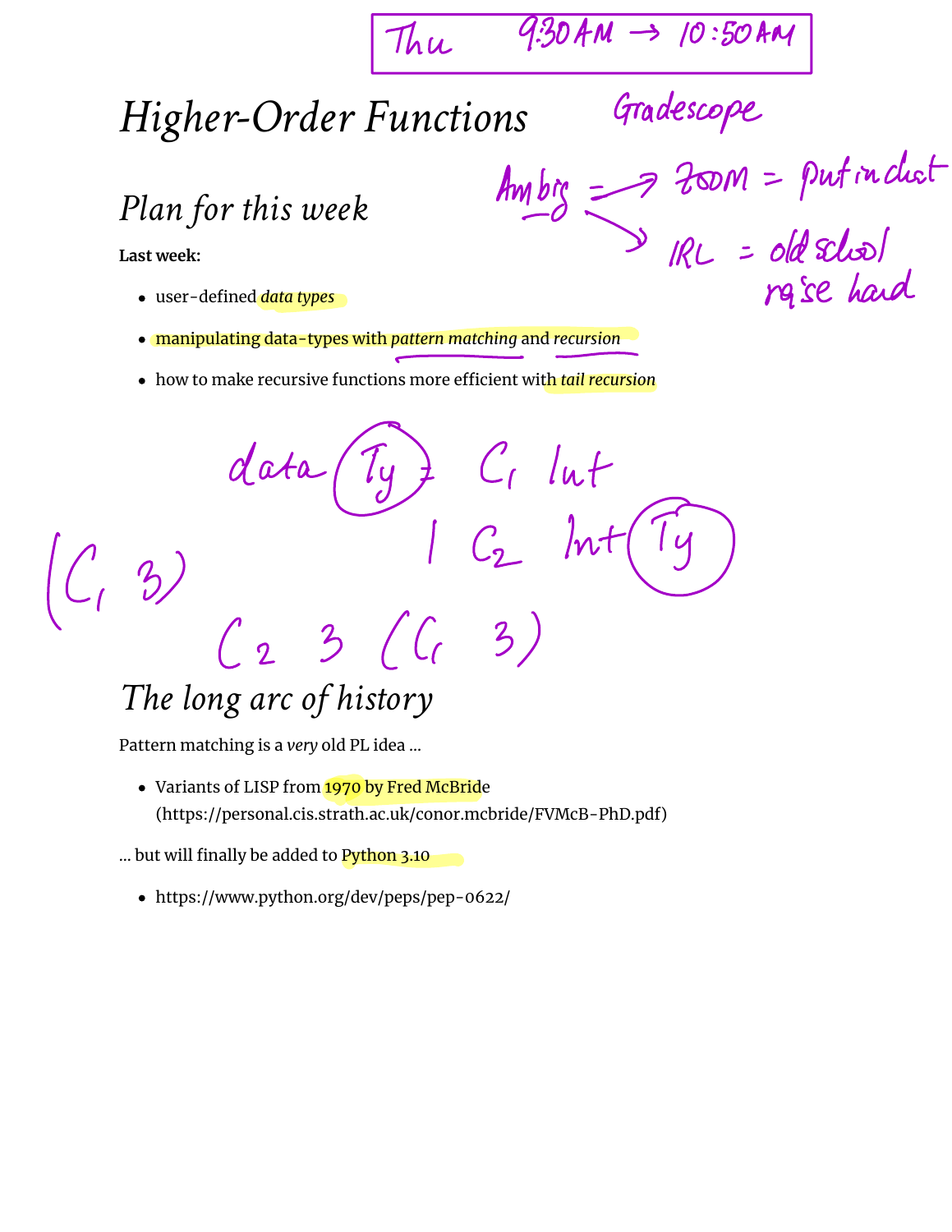```
def make_point_3d(pt):
    match pt:
        case (x, y): return Point3d(x, y, 0)
        case (x, y, z):
             return Point3d(x, y, z)
        case Point2d(x, y):
             return Point3d(x, y, 0)
        case Point3d(\_, \_, \_):
             return pt
         case _:
             raise TypeError("not a point we support")
```
### *Plan for this week*

**Last week:**

- user-defined *data types*
- manipulating data-types with *pattern matching* and *recursion*
- how to make recursive functions more efficient with *tail recursion*

#### **This week:**

- code reuse with *higher-order functions* (HOFs)
- some useful HOFs: map , filter , and fold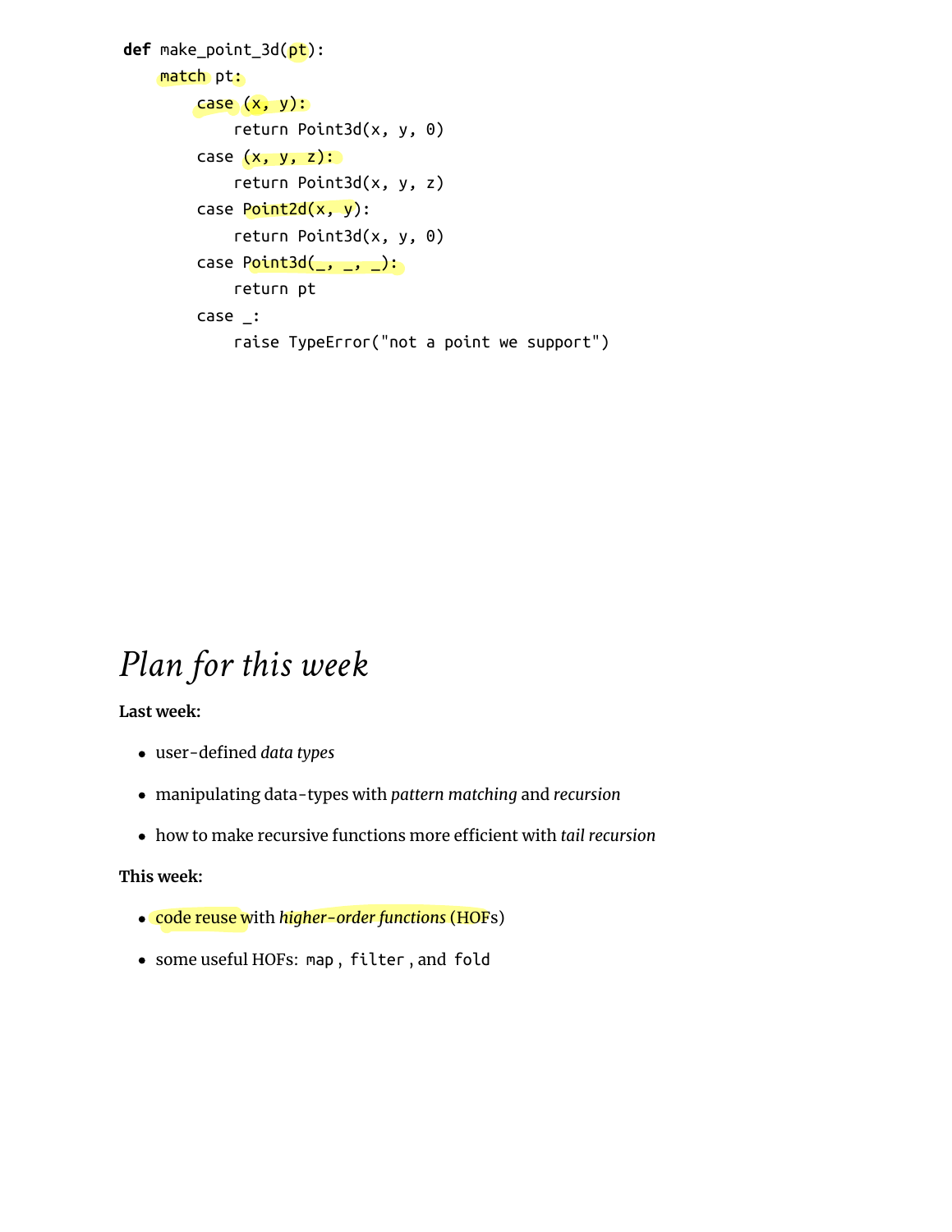## *Recursion is good…*

- Recursive code mirrors recursive data
	- Base constructor -> Base case
	- $\circ$  Inductive constructor  $\rightarrow$  Inductive case (with recursive call)
- But it can get kinda repetitive!

### *Example: evens*

Let's write a function evens :

```
-- evens [] ==> []
-- evens [1,2,3,4] ==> [2,4]
evens :: [Int] \rightarrow [Int]evens \begin{bmatrix} \end{bmatrix} = ...
evens (x:xs) = ...
```
### *Example: four-letter words*

Let's write a function fourChars :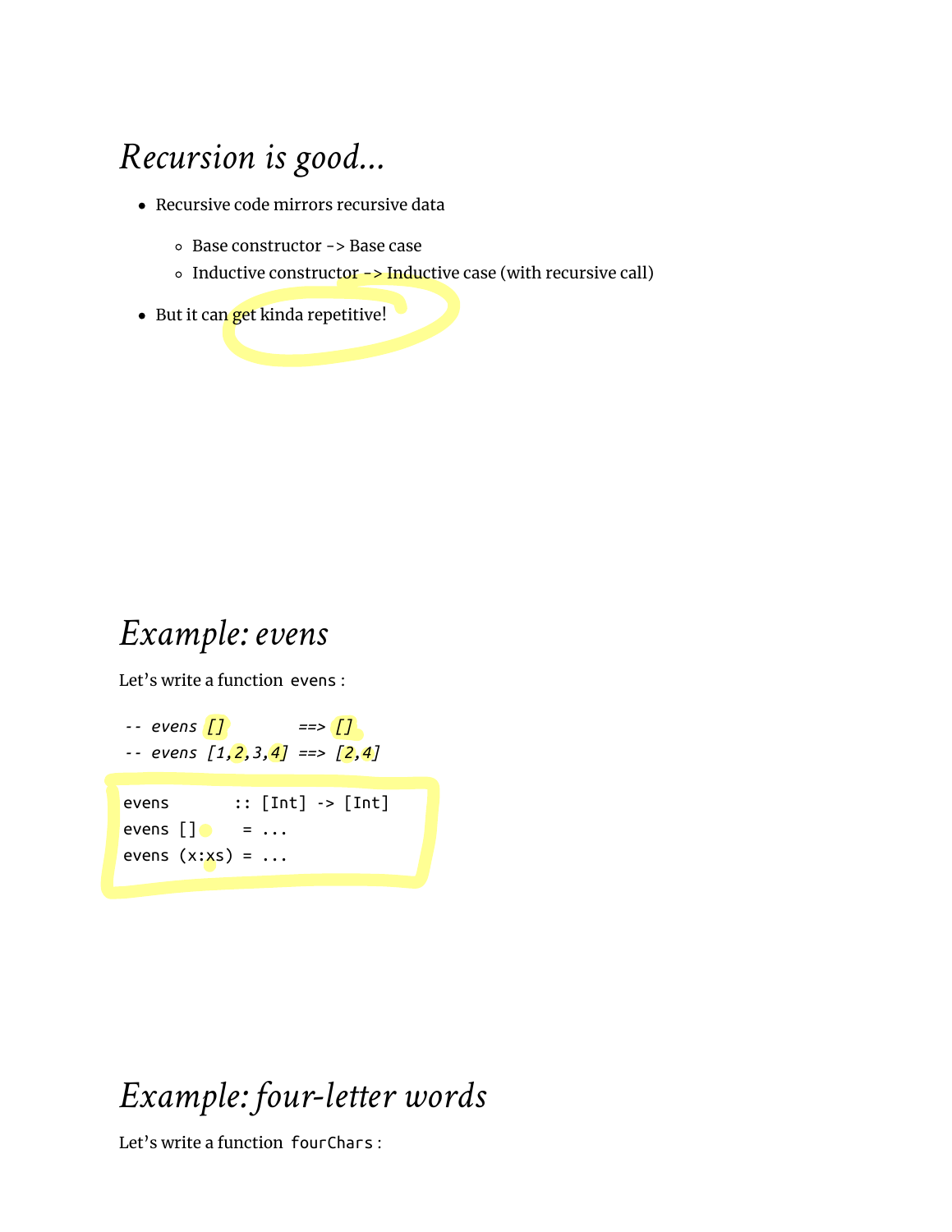```
-- fourChars [] ==> []
-- fourChars ["i","must","do","work"] ==> ["must","work"]
fourChars :: [String] -> [String]
fourChars [] = ...
fourChars (x:xs) = ...
```
### *Yikes! Most Code is the Same!*

Lets rename the functions to foo :

 $foo [ ] = []$ foo (x:xs)  $\vert$  x mod 2 == 0 = x : foo xs | otherwise = foo xs  $foo [ ] = []$ foo (x:xs) **Length**  $x = 4 = x$ **:** foo xs | otherwise = foo xs

**Only difference is condition** 

•  $x \mod 2 == 0$  vs length  $x == 4$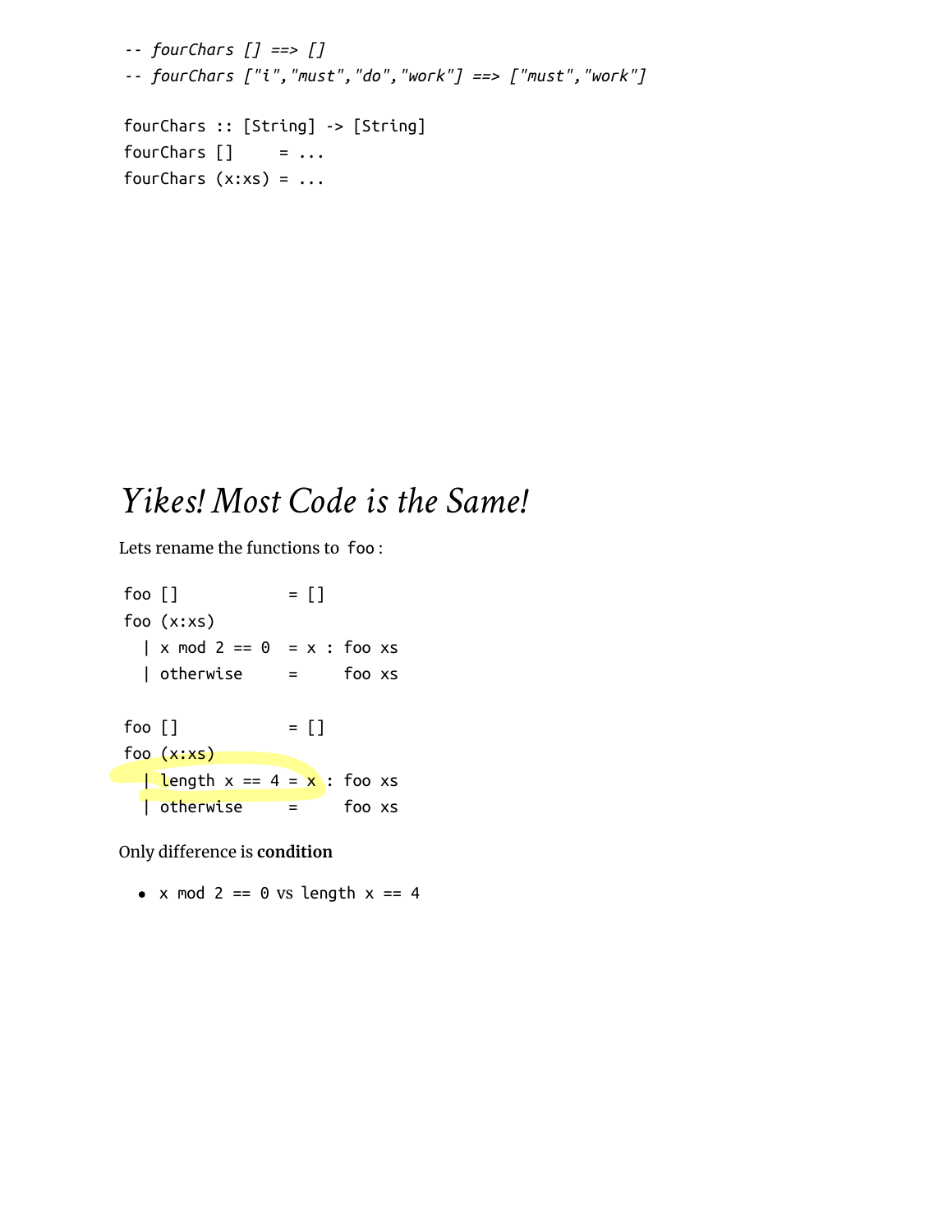## *Moral of the day*

**D.R.Y.** Don't Repeat Yourself!

Can we

- *reuse* the general pattern and
- *plug-in* the custom condition?



#### General **Pattern**

- expressed as a *higher-order function*
- takes plugin operations as *arguments*

Specific **Operation**

passed in as an argument to the HOF

### *The "filter" pattern*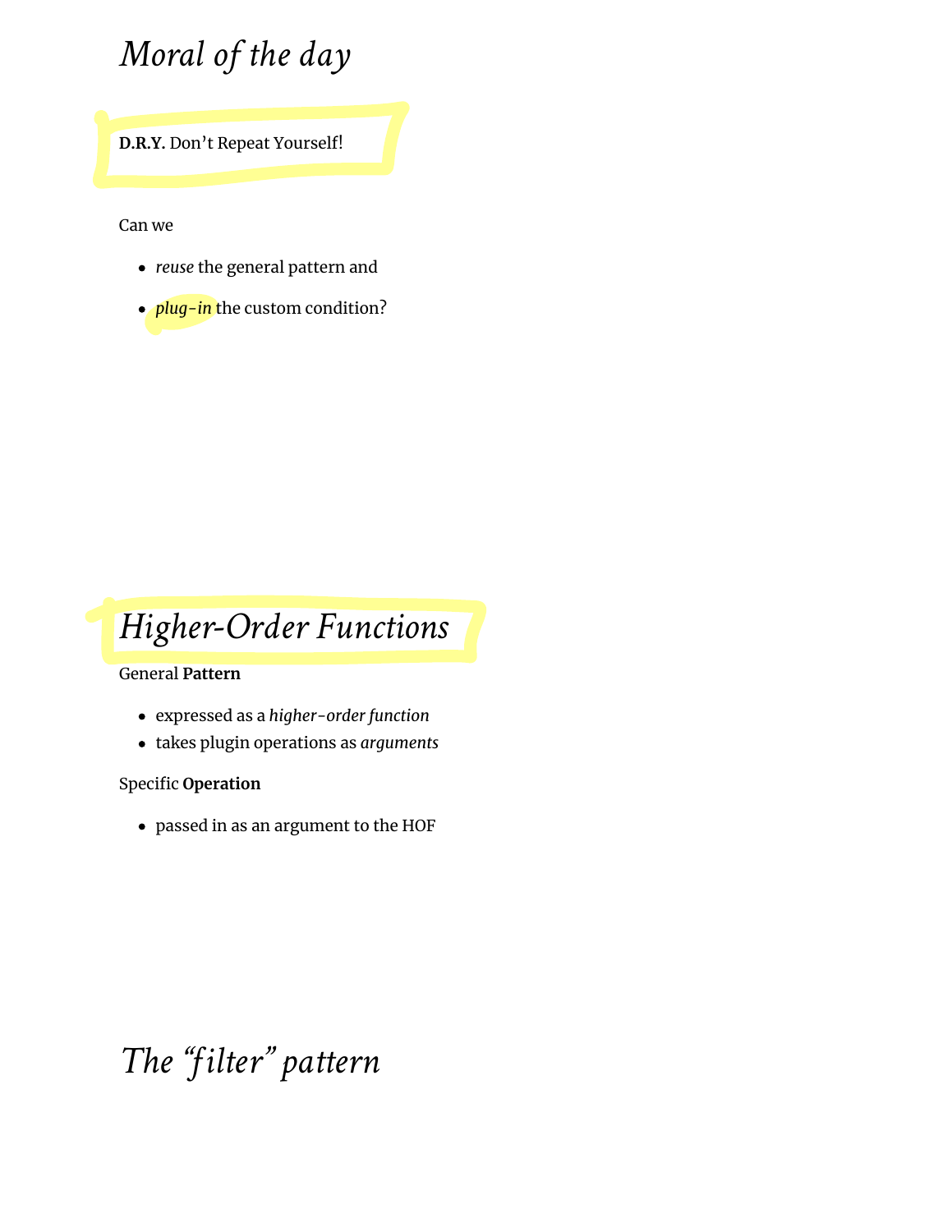| $=$ $\Box$<br>evens [] | $\begin{array}{rcl} \text{fourChars} & \text{[]} & = [] \\ \text{fourChars} & \text{(x:xs)} \end{array}$ |
|------------------------|----------------------------------------------------------------------------------------------------------|
| evens (x:xs)           |                                                                                                          |
|                        | x `mod` 2 == $\theta$ = x : evens xs      length x == 4 = x : fourChars xs                               |
| evens $xs$             | fourChars xs<br>  otherwise     =                                                                        |
|                        |                                                                                                          |

```
filter\left(\begin{matrix} f \\ f \end{matrix}\right)[]<br>filter f (x:xs)
                                   = [ ]|f x= x : filter f xs| otherwise
                                                filter f xs
                                   \qquad \qquad =
```
The filter Pattern

General Pattern

- HOF filter
- HOF filter<br>Recursively traverse list and pick out elements that satisfy a predicate

Specific Operations

Predicates isEven and isFour

 $[X_{i}, X_{f}, X_{b}, X_{a}, X_{f}]$ 

| evens | $=$ filter $\frac{dy}{dx}$ fourChars | = filter isFour              |
|-------|--------------------------------------|------------------------------|
| where |                                      |                              |
|       | is Even $x = x$ `mod` 2 == 0         | isFour $x =$ length $x == 4$ |

filter instances

**Avoid duplicating code!**

*QUIZ: What is the type of filter?*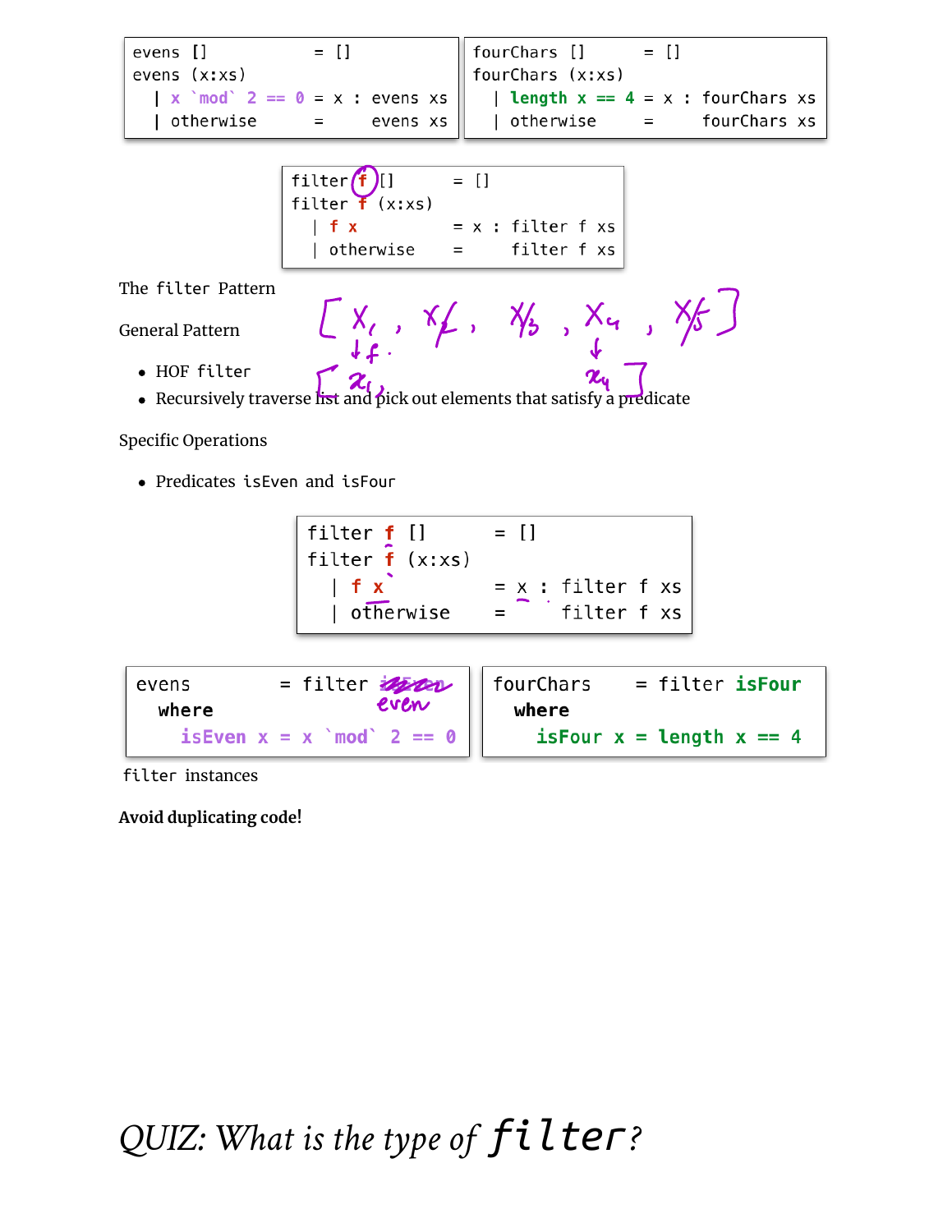*-- evens [1,2,3,4] ==> [2,4]* evens :: [Int] -> [Int] evens  $xs = filter$  isEven  $xs$  **where** isEven :: Int -> Bool isEven  $x = x \mod 2 = 0$ *-- fourChars ["i","must","do","work"] ==> ["must","work"]* fourChars :: [String] -> [String] fourChars xs = filter isFour xs **where** isFour :: String -> Bool isFour  $x =$  length  $x = 4$ So what's the type of filter ? *{- A -}* filter :: (Int -> Bool) -> [Int] -> [Int] *{- B -}* filter :: (String -> Bool) -> [String] -> [String] *{- C -}* filter :: (a -> Bool) - [a] > [a] *{- D -}* filter :: (a -> Bool) -> [a] -> [Bool] *{- E -}* filter :: (a -> b) -> [a] -> [b] s [Int)  $(ln t \rightarrow Bool)$  $(Skrn)$   $(Skn)$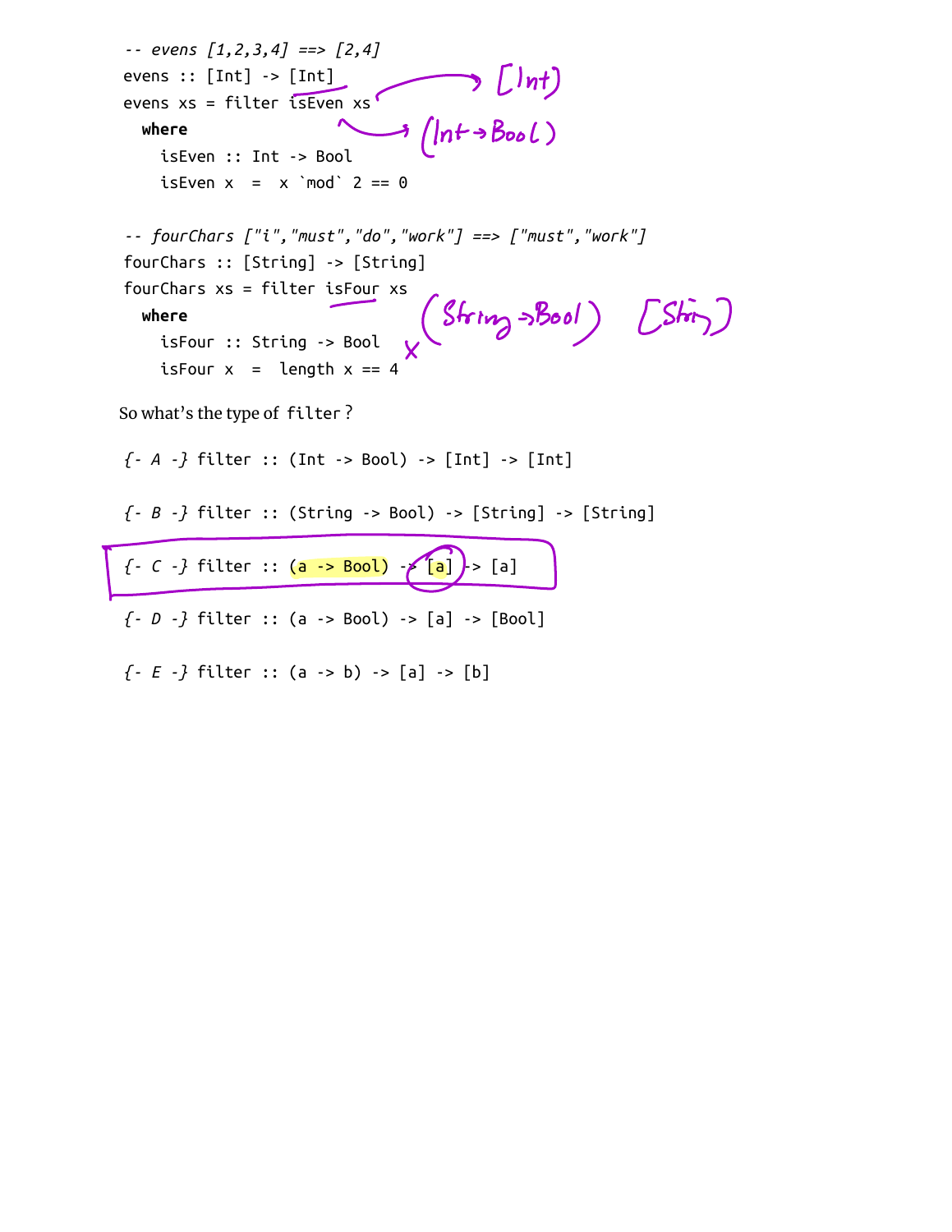# *Type of filter*

```
-- evens [1,2,3,4] ==> [2,4]
evens :: [Int] -> [Int]
evens xs = filter isEven xs
  where
    isEven :: Int -> Bool
   isEven x = x \mod 2 = 0-- fourChars ["i","must","do","work"] ==> ["must","work"]
fourChars :: [String] -> [String]
fourChars xs = filter isFour xs
  where
    isFour :: String -> Bool
   isFour x = length x == 4
```
For *any* type a

- **Input** a *predicate* a -> Bool and *collection* [a]
- **Output** a (smaller) *collection* [a]

filter :: (a -> Bool) -> [a] -> [a]

filter *does not care* what the list elements are

• as long as the predicate can handle them

filter is **polymorphic** (generic) in the type of list elements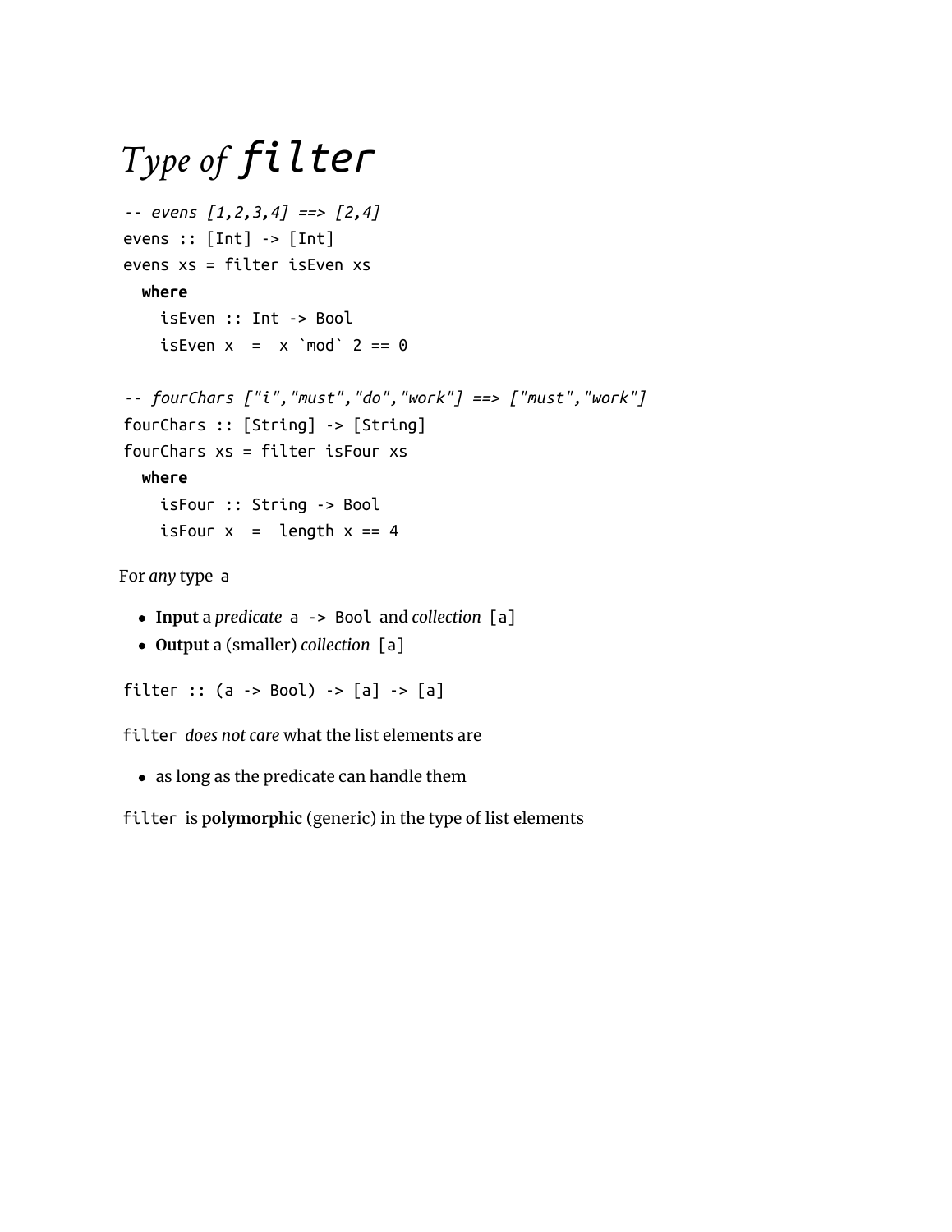### *Example: ALL CAPS!*

Lets write a function shout :

*-- shout [] ==> [] -- shout ['h','e','l','l','o'] ==> ['H','E','L','L','O']* shout :: [Char] -> [Char] shout  $\begin{bmatrix} \cdot & \cdot & \cdot \\ \cdot & \cdot & \cdot \end{bmatrix}$ shout  $(x:xs) = ...$ 

### *Example: squares*

Lets write a function squares :

*-- squares [] ==> [] -- squares [1,2,3,4] ==> [1,4,9,16]* squares :: [Int] -> [Int] squares  $[]$  =  $\ldots$ squares  $(x:xs) = ...$ 

### *Yikes, Most Code is the Same*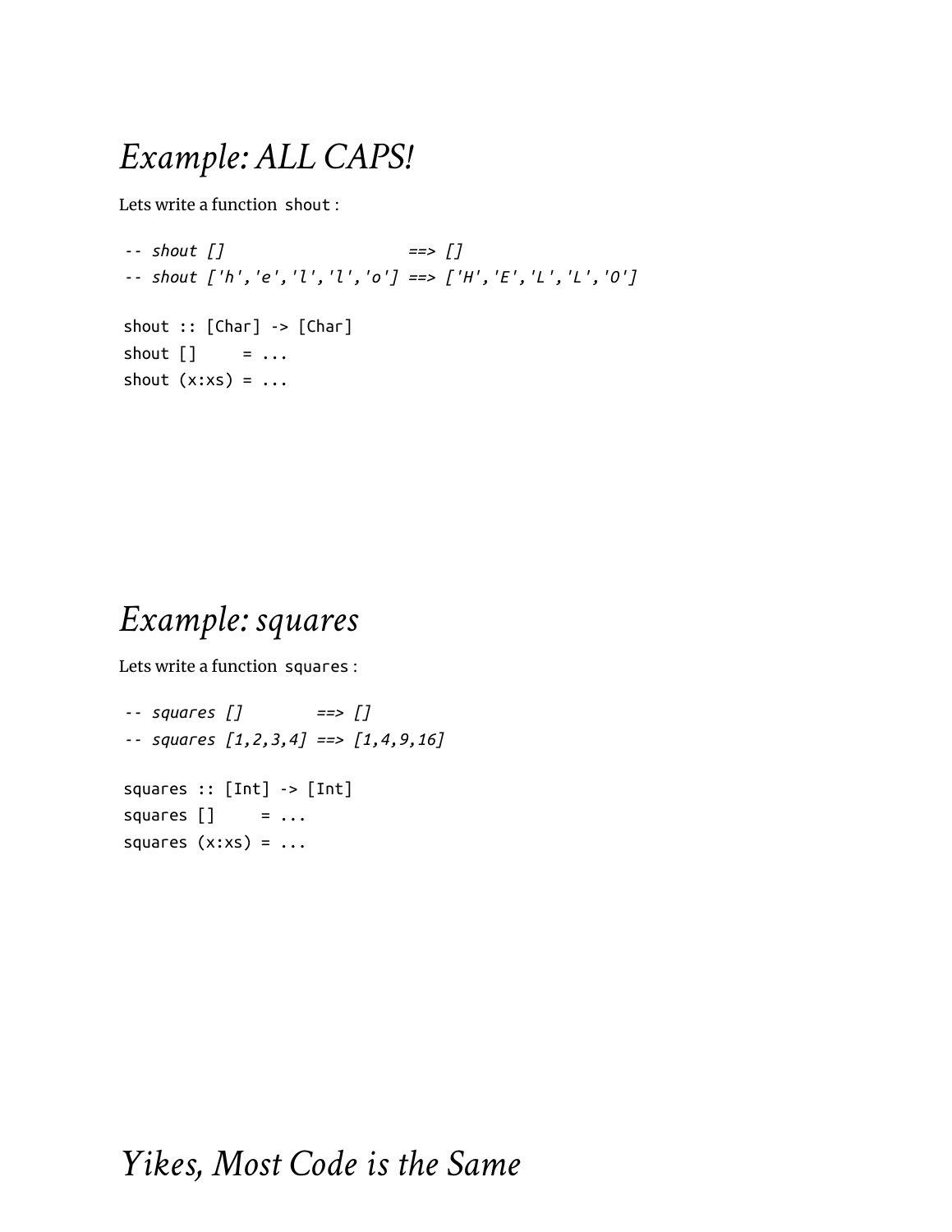Lets rename the functions to foo :

```
-- shout
foo [] = []foo (x:xs) = tolpper \times : foo xs
-- squares
foo \begin{bmatrix} 1 \\ 1 \end{bmatrix} = \begin{bmatrix} 1 \\ 1 \end{bmatrix}foo (x:xs) = (x * x) : foo xs
```
Lets **refactor** into the **common pattern**

 $pattern = ...$ 

### *The "map" pattern*



General Pattern

- HOF map
- Apply a transformation f to each element of a list

Specific Operations

• Transformations to Upper and  $\sqrt{x}$  ->  $x * x$